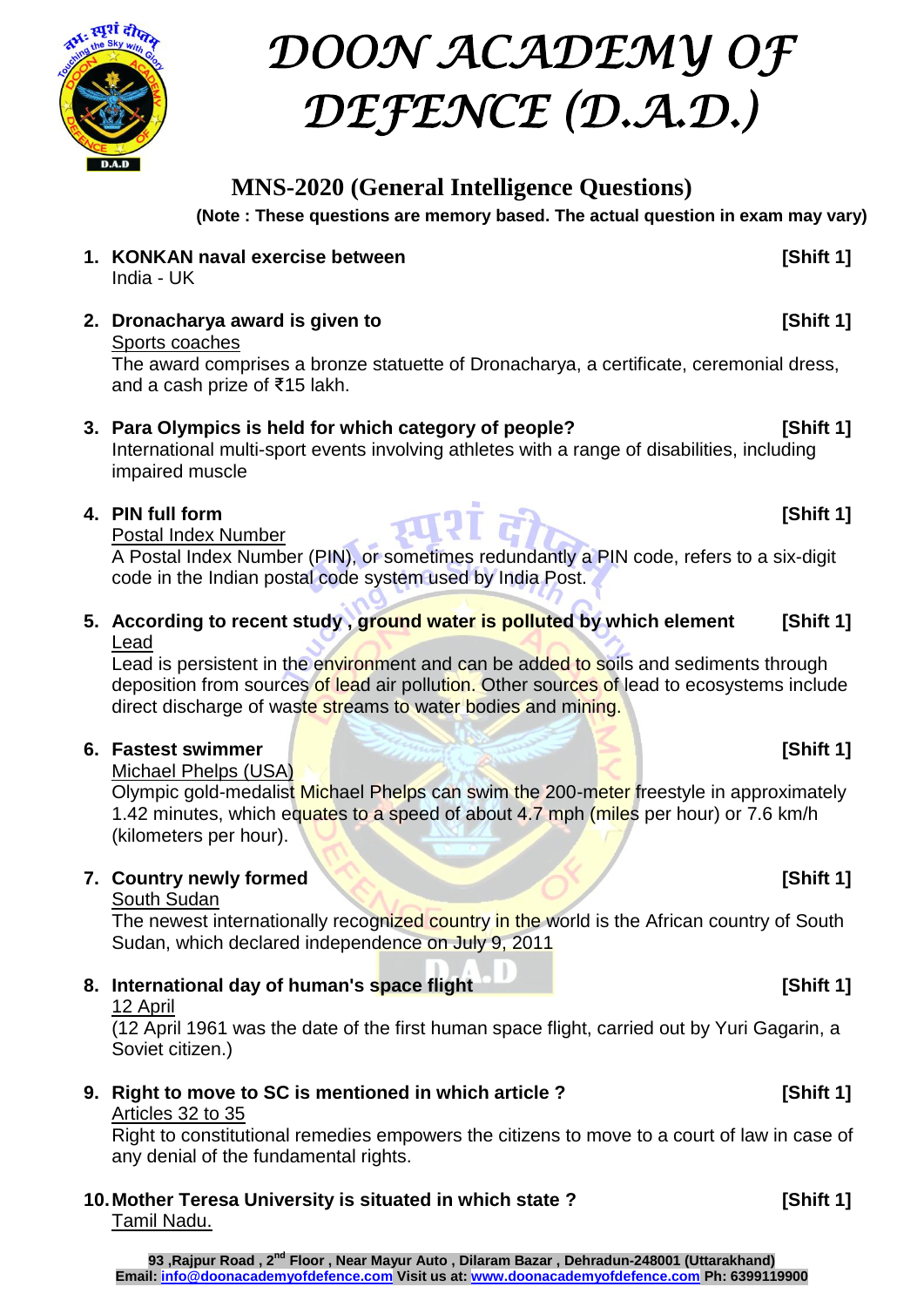Mother Teresa Women's University is situated at Kodaikanal, a quiet hill station tucked away in the Palani hills. This University was established in the year 1984 by the enactment of Tamil Nadu Act 15.

| 11. Fuhrer is name of<br><b>Adolf Hitler</b>                                                                                                                                                                                                                                     | [Shift 1] |
|----------------------------------------------------------------------------------------------------------------------------------------------------------------------------------------------------------------------------------------------------------------------------------|-----------|
| 12. Which river crosses the equator twice?<br>Congo River<br>(Formerly also known as the Zaire River, is the second longest river in Africa, shorter only<br>than the Nile, as well as the second largest river in the world by discharge volume, following<br>only the Amazon.) | [Shift 1] |
| 13. First woman to receive bookers prize in India<br><b>Arundhati Roy</b><br>(She won the Booker Prize in 1997 for her first novel The God of Small Things)                                                                                                                      | [Shift 1] |
| 14. Highest civilian award<br><b>Bharat Ratna</b><br>(It is the highest civilian award of the country. It is awarded in recognition of exceptional<br>service/performance of the highest order in any field of human endeavour.)                                                 | [Shift 1] |
| 15. Director general of WHO<br>Dr Tedros Adhanom Ghebreyesus                                                                                                                                                                                                                     | [Shift 1] |
| 16. Maximum entry age for PMJJBY<br>50 years<br>(Pradhan Mantri Jeevan Jyoti Bima Yojana)                                                                                                                                                                                        | [Shift 1] |
| 17. Maximum coverage age PMJJBY<br>55 years<br>(Pradhan Mantri Jeevan Jyoti Bima Yojana)                                                                                                                                                                                         | [Shift 1] |
| 18. Anti-terrorism day<br><u>May 21</u><br>(Death anniversary of former prime minister Rajiv Gandhi)                                                                                                                                                                             | [Shift 1] |
| 19. Famous basketball player died in 2020<br><b>Kobe Bryant</b><br>(Kobe Bean Bryant was an American professional basketball player.)                                                                                                                                            | [Shift 1] |
| 20. Janta curfew date<br>22 March 2020                                                                                                                                                                                                                                           | [Shift 1] |
| (Prime Minister Narendra Modi on March 19, 2020 announced that a 'Janta Curfew' will be<br>in place on March 22 for 14 hours as India witnessed an increase in the daily cases of<br>coronavirus disease (Covid-19).)                                                            |           |

### **21.Arjuna award was started in [Shift 1]**

# 1961

The Arjuna Awards are given by the Ministry of Youth Affairs and Sports, government of India to recognize outstanding achievement in National sports. Instituted in 1961, the award carries a cash prize of Rs 500,000, a bronze statue of Arjuna and a scroll.

# **22.ALU full form [Shift 1]**

Arithmetic Logic Unit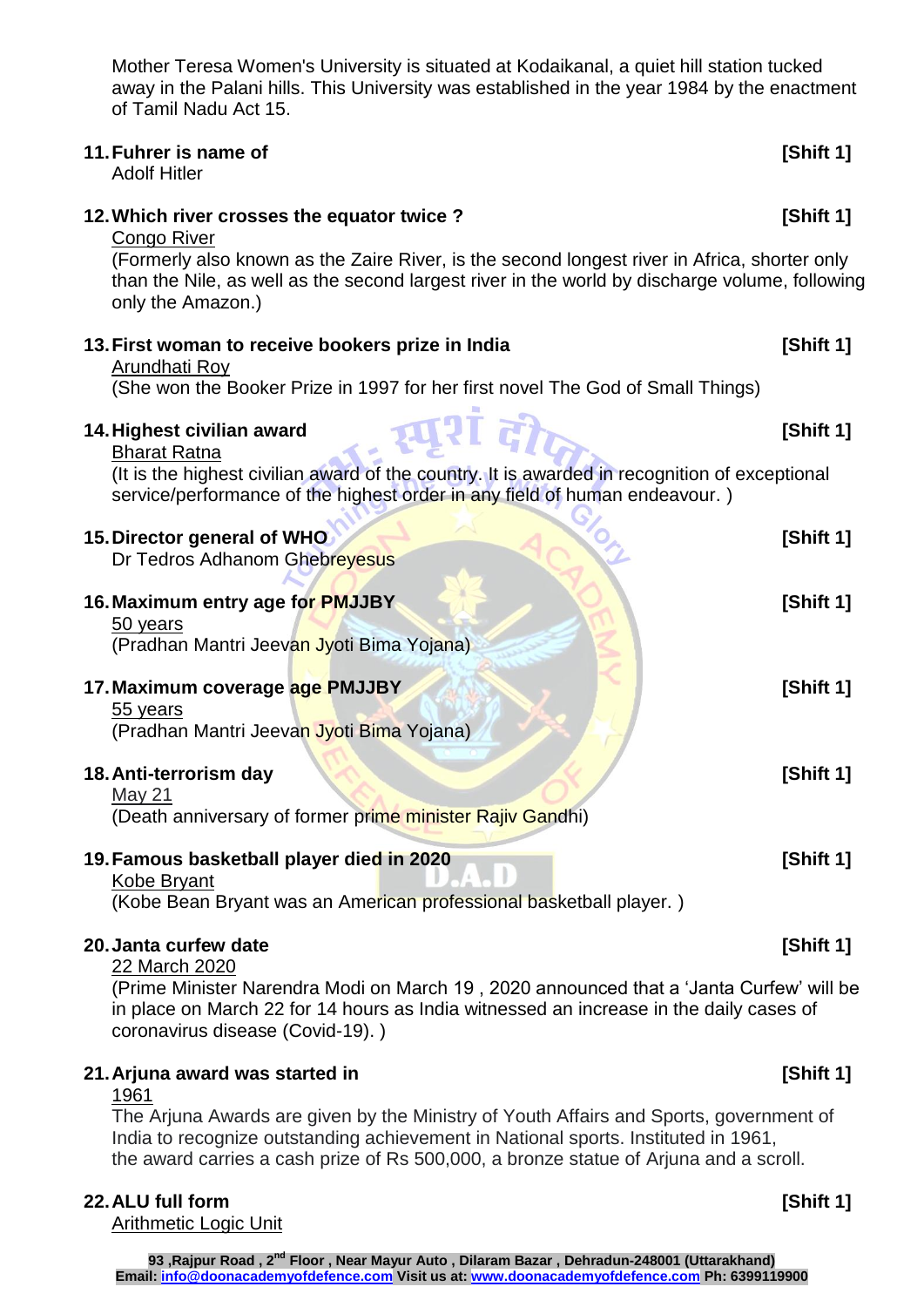It is the part of a computer processor (CPU) that carries out arithmetic and logic operations on the operands in computer instruction words

# **23.Where is located highest and longest glass bridge [Shift 1]**

# China

Opened in 2016, the Zhangjiajie Grand Canyon Glass Bridge in Hunan, China is the tallest and longest glass bridge in the world. The walkway sits 980 feet above the canyon floor and is more than 1,400 feet long.

# **24.Director of 'Salam Bombay' movie? [Shift 1]**

# Mira Nair

This film depicts the daily lives of children living in slums in Bombay.

# **25.Zero invented by [Shift 1]**

# Brahmagupta

The first person to document zero as a number in its own right was the astronomer and mathematician Brahmagupta in 628 CE.

#### **26.Dispute between State and Center in Supreme court is solved under [Shift 1]** Article 131

Article 131 gives both the Governments a forum to fight on legal issues and not on mere political issues. Thus, the order given by the Government of India to the State Governments ordering the Chief Minister to tender advice to the Governor of the State is not a mere political issue but a legal right.

# **27.Which strait connect Bay of Bengal and southwestern part [Shift 1]**

## Palk strait

The Palk Strait is a strait between the Tamil Nadu state of India and the Jaffna District of the Northern Province of the island nation of Sri Lanka.

# **28.Which country has longest constitution [Shift 1]**

#### India

The Constitution of India is the longest written constitution of any country in the world, with 146,385 words in its English-language version, while the Constitution of Monaco is the shortest written constitution with 3,814 words.

# **29.'A passage to India' novel is written by [Shift 1]**

## Edward Morgan Foster

A Passage to India is a 1924 novel by English author [E. M. Forster](https://en.wikipedia.org/wiki/E._M._Forster) set against the backdrop of the [British Raj](https://en.wikipedia.org/wiki/British_Raj) and the [Indian independence movement](https://en.wikipedia.org/wiki/Indian_independence_movement) in the 1920s. It was selected as one of the 100 great works of 20th century English literature.

#### **30.Earth's only natural satellite [Shift 1]** Moon

# Saturn has max no. of natural satellites , while venus and mercury has no satellite.

# **31.First satellite of Earth [Shift 2]**

# Sputnik-1

The Soviet Union successfully launched Sputnik I on October 4, 1957.The world's first artificial satellite weighed only 83.6 kg., and took about 98 minutes to orbit Earth on its elliptical path.

# **32.First deputy Prime Minister of India [Shift 2]**

Vallabh Bhai Patel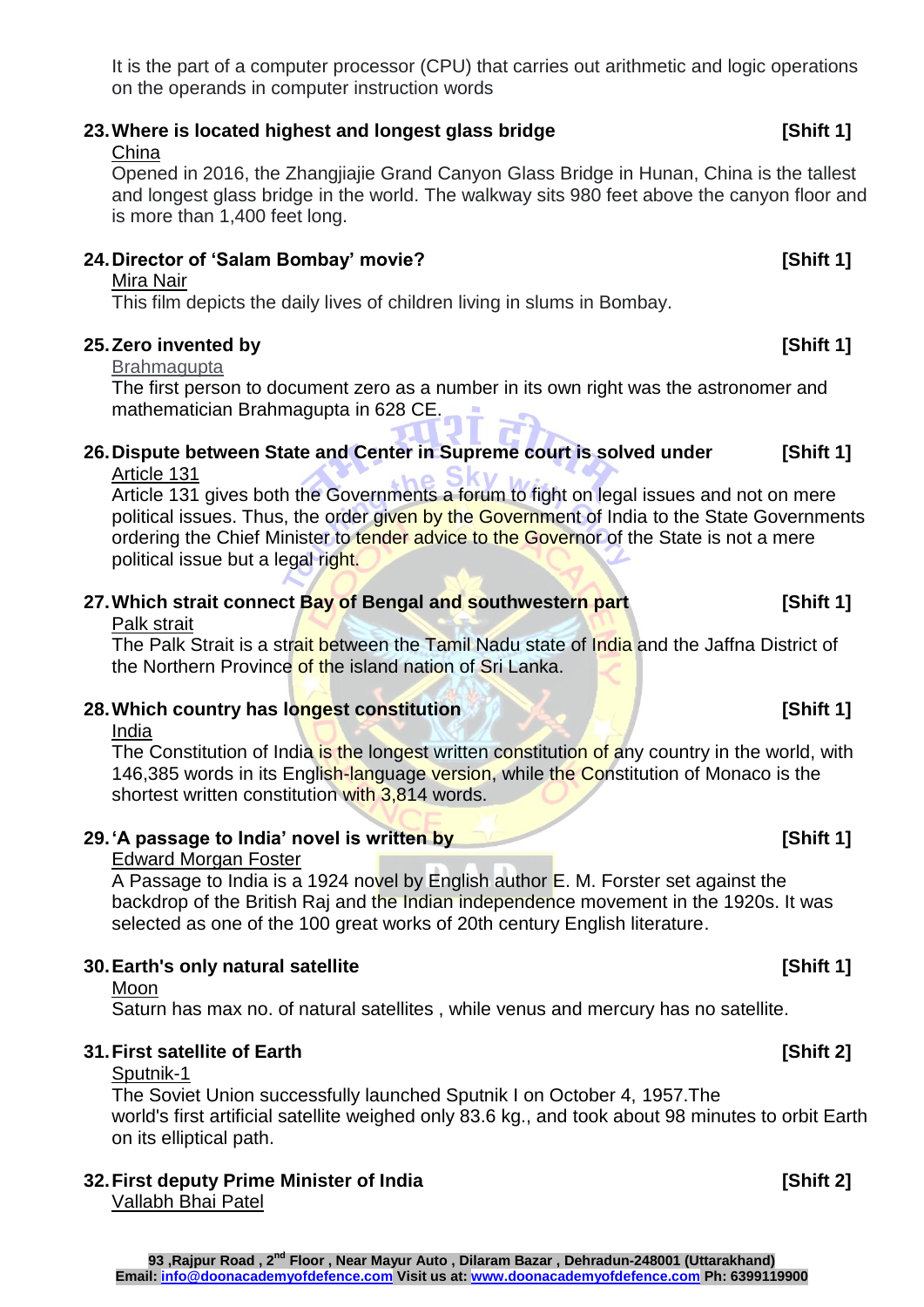He is also known as "Iron Man of India" as he played very important role in national integration of princely states after partition.

# **33.Country known as 'Land of Canal' [Shift 2]**

# Pakistan

Pakistan is known as country of canals because Pakistan have been developed extensive network of canals from Indus and its tributaries . This is the reason why Pakistan is an agricultural country despite the low rainfall.

# **34."The Inheritence of loss" is written by [Shift 2]**

# Kiran Desai

The Inheritance of Loss is the second novel by Indian author [Kiran Desai.](https://en.wikipedia.org/wiki/Kiran_Desai) It was first published in [2006.](https://en.wikipedia.org/wiki/2006_in_literature) It won a number of awards, including the [Man Booker Prize](https://en.wikipedia.org/wiki/Man_Booker_Prize) for that year, the [National Book Critics Circle](https://en.wikipedia.org/wiki/National_Book_Critics_Circle) Fiction Award in 2007.

# **35.2019 Jnanpith award winner [Shift 2]**

# Amitav Ghosh

Jnanpith Award is the oldest and the highest Indian literary award presented annually by the [Bharatiya Jnanpith](https://en.wikipedia.org/wiki/Bharatiya_Jnanpith) to an author for their "outstanding contribution towards literature".<br> **The Sky** With With the Canadian Contribution towards literature<sup>"</sup>.

# **36.NCERT full form 1999 1999 1999 1999 1999 1999 1999 1999 1999 1999 1999 1999 1999 1999**

National Council of Educational Research and Training It is an [autonomous](https://en.wikipedia.org/wiki/Autonomous) organisation of the [Government of India](https://en.wikipedia.org/wiki/Government_of_India) which was established in 1961.

# **37.0S full form in computer and service of the service of the service of the service of the service of the service of the service of the service of the service of the service of the service of the service of the service o**

## Operating System

An Operating System (OS) is an interface between a computer user and computer hardware. An operating system is a software which performs all the basic tasks like file management, memory management, process management, handling input and output, and controlling peripheral devices such as disk drives and printers.

# **38. How many digits in PIN code [Shift 2]**

## 6

(First two digits represents state, third digit represents district, last three digits represents post office)

# **39.Who won 28 (23 Gold) medals in Olympics? [Shift 2]**

Michael Phaleps (Swimmer ; USA)

He is an American former competitive swimmer and the most successful and [most](https://en.wikipedia.org/wiki/List_of_multiple_Olympic_medalists)  [decorated Olympian of all time,](https://en.wikipedia.org/wiki/List_of_multiple_Olympic_medalists) with a total of 28 medals. Phelps also holds the all-time records for [Olympic gold medals](https://en.wikipedia.org/wiki/List_of_multiple_Olympic_gold_medalists#List_of_most_Olympic_gold_medals_over_career) (23), [Olympic gold medals in individual events](https://en.wikipedia.org/wiki/List_of_multiple_Olympic_gold_medalists#List_of_most_career_gold_medals_in_individual_events) (13), and [Olympic medals in individual events.](https://en.wikipedia.org/wiki/List_of_multiple_Olympic_medalists#List_of_most_career_medals_in_individual_events)

# **40.Swamyam Prabha is related to / started by which ministry [Shift 2]**

Ministry of Human Resources Development

The SWAYAM PRABHA is a group of 34 DTH channels devoted to telecasting of highquality educational programmes on 24X7 basis using the GSAT-15 satellite

# **41.Theme of TB day 2020 [Shift 2]**

# 'Its Time'

World Tuberculosis (TB) Day is observed on March 24 every year to raise awareness about tuberculosis in the world. World Tuberculosis Day was first celebrated on March 24th, 1982, on the 100th anniversary of Dr Robert Koch's presentation, who discovered the Tuberculosis Bacillus virus.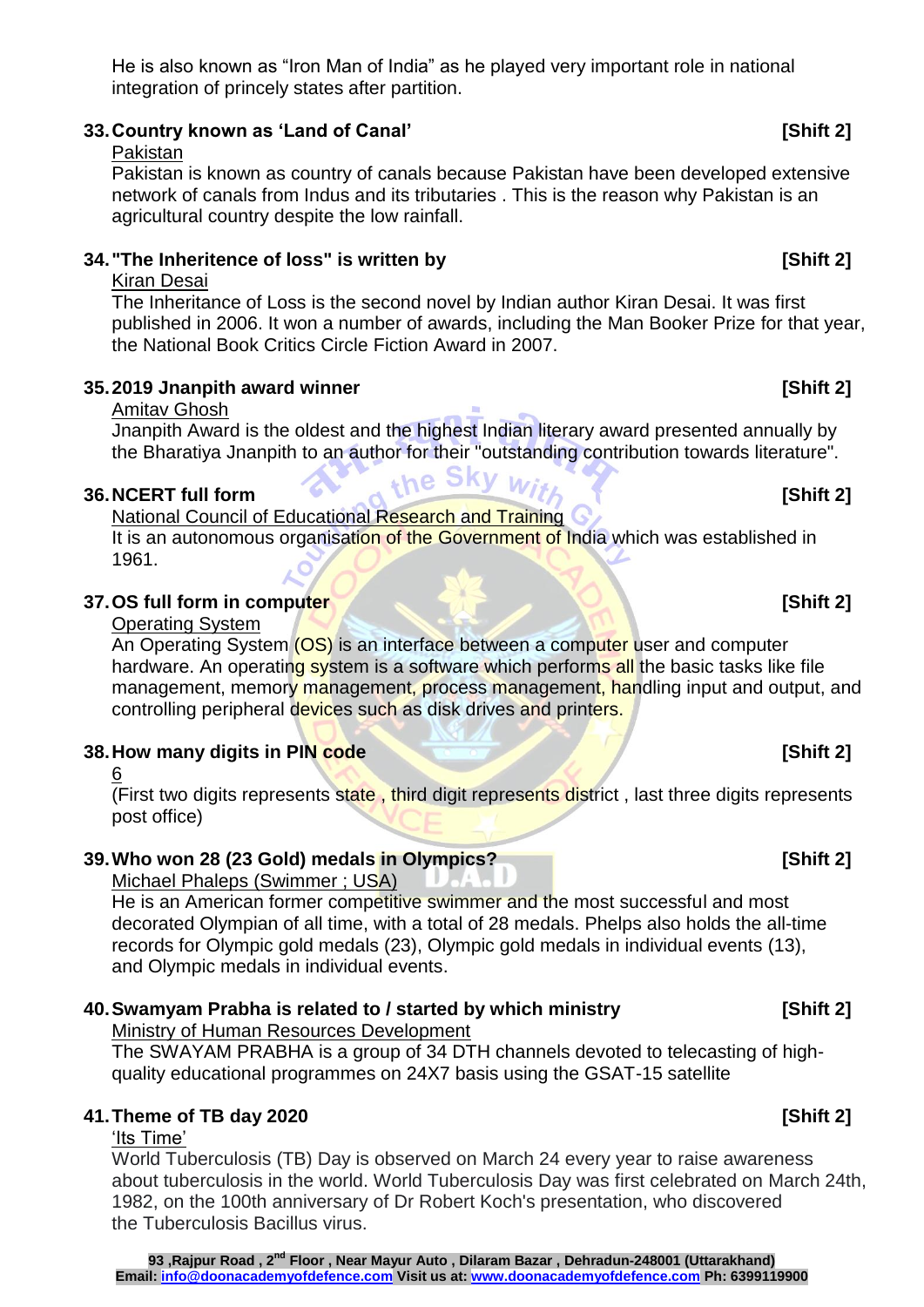# **42.Father of cellphone / mobile phone [Shift 2]**

### Martin Cooper

An American engineer who led the team that in 1972–73 built the first mobile cell phone and made the first cell phone call.

# **43.What was the reason of Rowlatt Act? [Shift 2]**

The Rowlatt Act was passed by the British government to enhance their superiority over the Officially known as the Anarchical and Revolutionary Crimes Act, 1919.Passed in March 1919 by the Imperial Legislative Council. This act authorized the British government to arrest anybody suspected of terrorist activities. It also authorized the government to detain such people arrested for up to 2 years without trial.

# **44.Hunter commission was setup after [Shift 2]**

Hunter Committee was set up to examine Jallianwala Bagh massacre and violence occurred in different parts of Punjab.On 8<sup>th</sup> March, 1920, the Hunter Committee's majority reprimanded Brigadier-General Dyer in its final report for his mistaken concept of duty

# **45.Who was the first Chief Election Commisioner of India? [Shift 2]**

## Sukumar Sen

The Chief Election Commissioner is appointed by the President of India. The Chief Election Commissioner holds office for 6 years or 65 years of age whichever is earlier. V. S Ramadevi was the first woman to become the Chief Election Commissioner of India.

# **46.First (Which) temple built from a single rock? [Shift 2]**

Kailasa Temple, Ellora Caves, Maharashtra

The Kailash Temple is the sixteenth cave, and it is one of the 32 cave temples and monasteries forming the magnanimous Ellora Caves. As per the historical records, it was built by the 8th century Rashtrakuta King Krishna I between the year 756 and 773 AD.

# **47.Covid-19 related meetings are headed by whom? [Shift 2]**

Prime Minister Narendra Modi

# **48. Tenure of Raiva Sabha members? Contained a late of Shift 21**

#### 6 years

Unlike membership to the Lok Sabha, membership to the Rajya Sabha is permanent body and cannot be dissolved at any time. However every second year, one third of the members are retired and vacancy are filled up by fresh elections and Presidential nomination at the beginning of every third year.

# **49.Highest densely populated Indian state? [Shift 2]**

#### West Bengal

Highest density of population is 1029 per sq. kms in West Bengal and lowest is 17 persons per sq. kms in Arunachal Pradesh.

## **50. Republic day is celebrated on <b>***Shift 2]* [Shift 2]

## 26 January

It honours the date on which the [Constitution of India](https://en.wikipedia.org/wiki/Indian_constitution) came into effect on 26 January 1950 replacing the [Government of India Act \(1935\)](https://en.wikipedia.org/wiki/Government_of_India_Act_1935) as the governing document of India and thus, turning the nation into a newly formed [republic](https://en.wikipedia.org/wiki/Republic)

# **51.10th December is celebrated as [Shift 2]**

## Human Rights Day

The date was chosen to honor the United Nations General Assembly's adoption and proclamation, on 10 December 1948, of the Universal Declaration of Human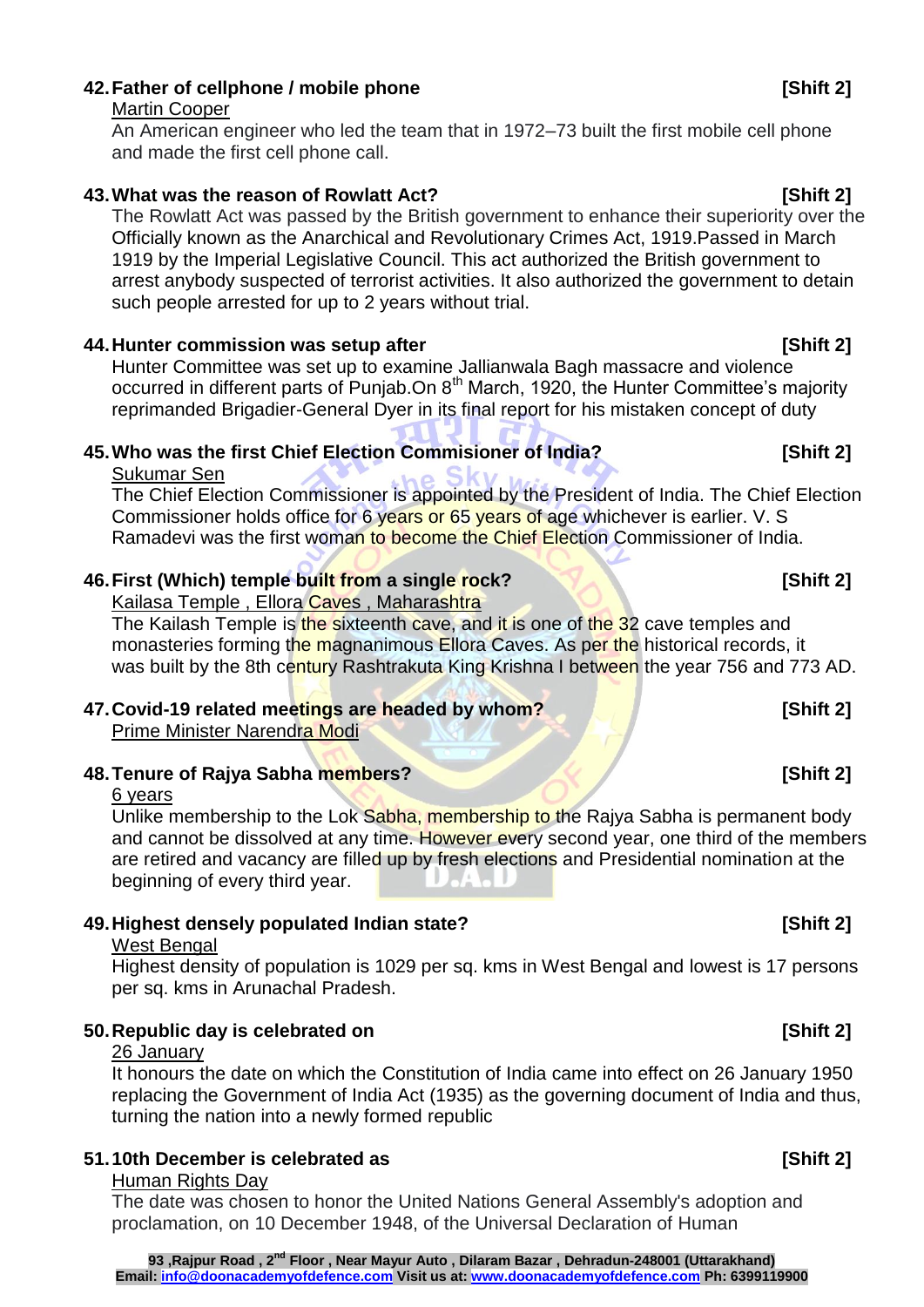Rights (UDHR), the first global enunciation of human rights and one of the first major achievements of the new United Nations.

# **52.Which couple has won noble prize? [Shift 2]**

- a) Gerty and Carl Cori: Nobel Prize in Medicine, 1947
- b) Marie Curie (Physics, 1903 and Chemistry, 1911) and Pierre Curie (Physics, 1903)
- c) Irène Curie and Frédéric Joliot: Nobel Prize in Chemistry, 1935
- d) Alva Myrdals (Peace, 1982) and Gunnar Myrdals (Economics, 1974)
- e) May-Britt and Edvard Moser (Medicine, 2014)
- f) Abhijit Banerjee and Esther Duflo (Economics, 2019)

# **53. Bunker and Chukker terms associated with [Shift 2]** [Shift 2]

#### Polo

Bunker : A specially prepared area that tests a player's ability to play a ball from the sand. Chukker : A playing period of a polo game.

**54. Largest Island [Shift 2]**<br> **World**: Greenland India : Andrott (Lakshadweep)<br>
The Sky With The World Island (Shift 2) **World :** Greenland **India :** Andrott (Lakshadweep)

# **55. Max. production of Iron in the world [Shift 2] [Shift 2]**

Australia

Brazil is on second spot, followed by China and India at third and fourth spot.

# **56. Be Ready' is a slogan of <b>COV COV COV COV COV COV COV COV COV COV COV COV COV COV COV**

# **57. Earthquake is measured by <b>EXAMPLE 20 CONSUMING THE ISLANDIC CONSUMING THE ISLAND CONSUMING THE ISLAND CONSUMING THE ISLAND CONSUMING THE ISLAND CONSUMING THE ISLAND CONSUMING THE ISLAND CONSUMING THE ISLAND CONSUMI**

Seismometer

A seismometer is the internal part of the seismograph, which may be a pendulum or a mass mounted on a spring; however, it is often used synonymously with "seismograph". Seismographs are instruments used to record the motion of the ground during an earthquake.

# **58. Boston Tea Party was celebrated for <b>Example 20** (Shift 2)

# To protest British Parliament's tax on tea

The Boston Tea Party was a political protest that occurred on December 16, 1773, at Griffin's Wharf in Boston, Massachusetts. American colonists, frustrated and angry at Britain for imposing "taxation without representation," dumped 342 chests of tea, imported by the British East India Company into the harbor.

# **59.Birth of Renaissance [Shift 2]**

# It begun in Italy during the 14th century, after the end of the Middle Ages, and reached its height in the 15th century.

The Renaissance is probably best known for its artistic developments and for the development of " Humanism," a movement that emphasized the importance of creating citizens who were able to engage in the civil life of their community.

# **60.Study of soil [Shift 2]**

Edaphology is the science or study of soil, especially with respect to plant growth. Pedology is 'the scientific study of soil, especially its formation, nature, and classification

### **61."Legacy of Learning" wrote by [Shift 2]** Savita Chhabra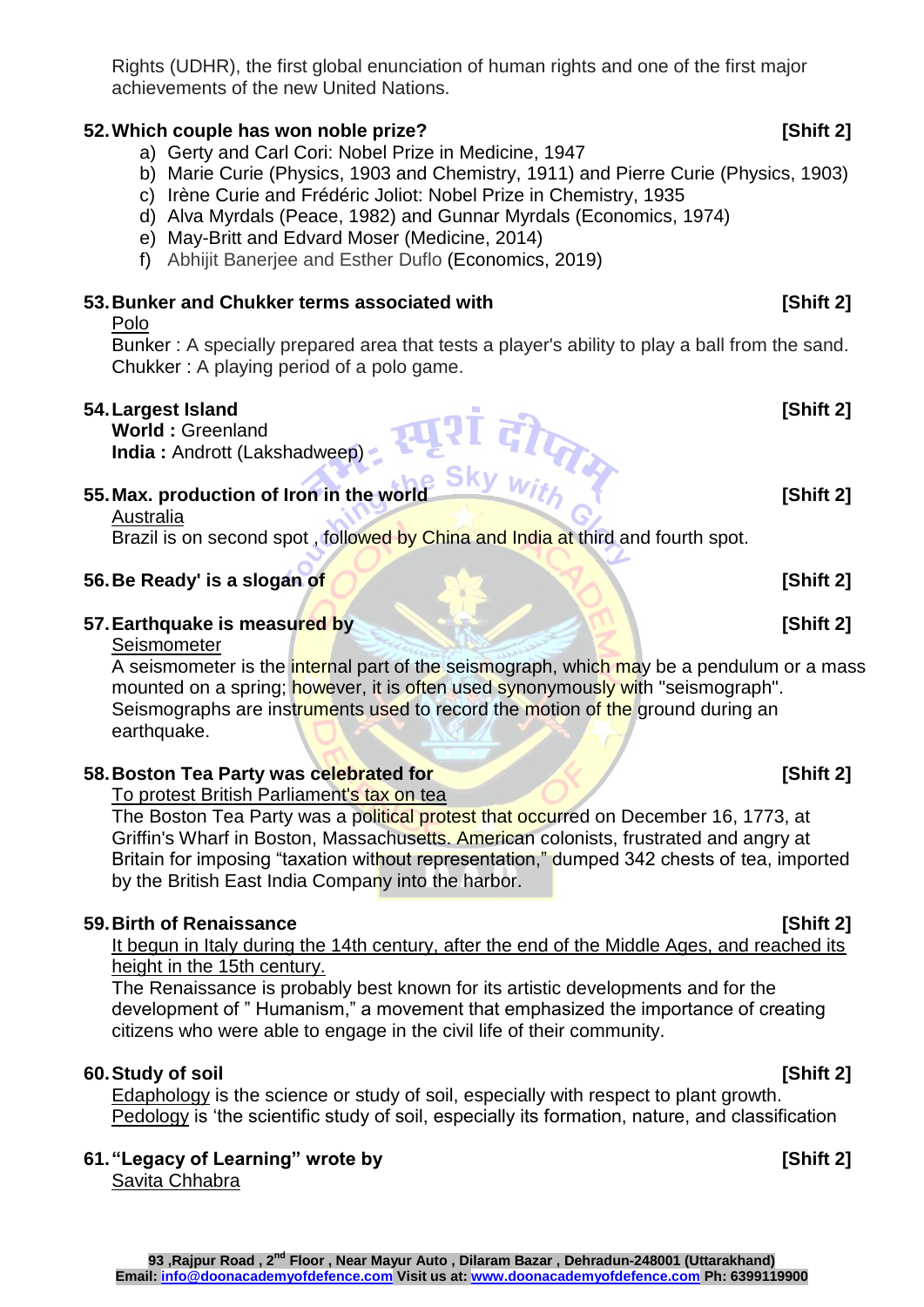**93 ,Rajpur Road , 2nd Floor , Near Mayur Auto , Dilaram Bazar , Dehradun-248001 (Uttarakhand) Email: info@doonacademyofdefence.com Visit us at: www.doonacademyofdefence.com Ph: 6399119900**

Award-winning businesswoman Savita Chhabra has launched her first novel titled 'Legacy of Learning'. Savita Chhabra is the chairperson at Hygienic Research Institute Private Limited (HRIPL).

# **62.Narendra Modi was awarded with which award [Shift 3]**

Philip Kotler Presidential award

The [World Marketing Summit](https://www.worldmarketingsummitgroup.org/) (WMS) presented India's Prime Minister Narendra Modi with the first Philip Kotler Presidential Leadership Award in January 2019. The concept underlying the award is to honor a major public leader who has given new life to democracy and economic growth in that nation.

# **63.Full form of URL [Shift 3]**

## Uniform Resource Locator

Also known as a internet address or web address, a URL (Uniform Resource Locator) is a form of URI and standardized naming convention for addressing documents accessible over the Internet and Intranet.

# **64. Full form of MRD [Shift 3]**<br>Minimal residual disease

#### Minimal residual disease

It is a term used to describe the small number of cancer cells in the body after cancer treatment. An MRD positive test result means that disease was still detected after treatment. An MRD negative result means that no disease was detected after treatment.

# **65.'Sare Jahan Se Accha' song written by [Shift 3]**

### Muhammad Iqbal

[Sir Muhammad Iqbal](https://en.wikipedia.org/wiki/Muhammad_Iqbal) also known as Allama Iqbal, was a Muslim philosopher, poet and politician of early 20th-century. He is also considered the "spiritual father of Pakistan" for inspiring the [Pakistan Movement](https://en.wikipedia.org/wiki/Pakistan_Movement) in British India.

## **66.State centre relation explained in**

## Article 245-255

The Union State relations in the legislative sphere have been dealt by Articles 245 to 255. The Constitution clearly provides that the Parliament shall have exclusive jurisdiction to make law for the whole or any part of the territory of India with regard to subjects mentioned in the Union List.

# **67.Electioneering stopped before how many hours of actual campaign**

## 48 hours

During the silence period, which usually begins 48 hours before the voting day and ends after polling ends, no active campaigning by the candidates or political parties is allowed, and television or any digital media cannot carry any election-related matter.

## **68. Building / Monument visible from moon**

## Great wall of China

It is one of the largest building-construction projects ever undertaken. The Great Wall actually consists of numerous walls—many of them parallel to each other—built over some two millennia across northern China and southern [Mongolia.](https://www.britannica.com/place/Mongolia)

# **69."Delhi Chalo" slogan is given by**

## Subhash Chandra Bose

It is extensively acknowledged that Netaji coined and popularized the slogan 'Jai Hind'. Clarion calls of 'Dilli Chalo', 'Tum mujhe khoon do, main tumhe azadi dunga' were also given by Netaji.

# **70.Noble Peace Prize 2019**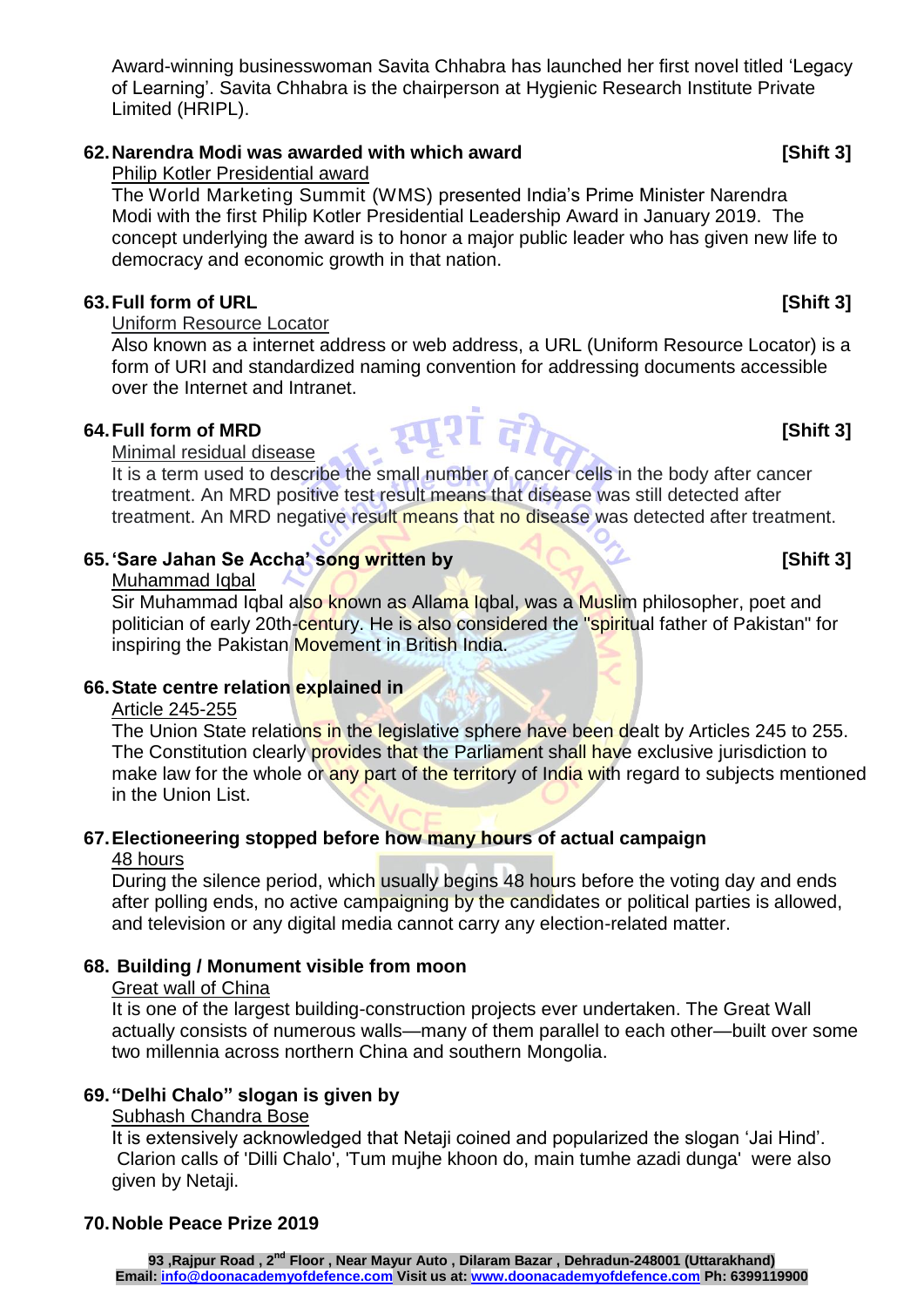## Abiy Ahmed Ali (Ethiopia)

Abiy Ahmed Ali is an Ethiopian politician serving as 4th [Prime Minister](https://en.wikipedia.org/wiki/Prime_Minister_of_Ethiopia) of the [Federal](https://en.wikipedia.org/wiki/Federal_Democratic_Republic_of_Ethiopia)  [Democratic Republic of Ethiopia](https://en.wikipedia.org/wiki/Federal_Democratic_Republic_of_Ethiopia) since 2 April 2018.

# **71.Blue Revolution is related to**

# Fish Production

The concept of rapid increase in the production of fish and marine product through package programme is called as blue revolution. It was launched in India during the seventh Fiveyear plan (1985-1990) when the Central Government sponsored the Fish Farmers Development Agency (FFDA).

# **72.2020 summer Olympics is held in which country**

# **Japan**

Formerly scheduled to take place from 24 July to 9 August 2020, the event was postponed in March 2020 as a result of the [COVID-19 pandemic,](https://en.wikipedia.org/wiki/COVID-19_pandemic) and will not allow international spectators. Despite being rescheduled for 2021, the event retains the Tokyo 2020 name for marketing and branding purposes and scheduled to be held from 23 July to 8 August 2021<br>in Tokyo, Japan. in [Tokyo,](https://en.wikipedia.org/wiki/Tokyo) Japan. the Sky with

# **73.CDMA full form**

### Code-division multiple access

CDMA refers to any of several protocols used in second-generation (2G) and thirdgeneration (3G) wireless communications.

## **74.First Earth summit at**

# Stockholm (Sweden) in 1972

The Earth Summits are [decennial](https://en.wikipedia.org/wiki/Decennial) meetings of world leaders, organized since 1972 with help of the [United Nations,](https://en.wikipedia.org/wiki/United_Nations) to help defining ways to stimulate sustainable development at the global level.

# **75.MDR full form**

## Multi-drug-resistant

Multidrug resistance in bacteria occurs by the accumulation, on resistance (R) plasmids or transposons, of genes, with each coding for resistance to a specific agent, and/or by the action of multidrug efflux pumps, each of which can pump out more than one drug type.

## **76.Man who won noble prize in physics twice**

## John Bardeen

John Bardeen is the only Nobel Laureate who has been awarded the Nobel Prize in Physics twice, in 1956 and 1972.

# **77.The day of commencement of constitution of India?**

## 26 November 1949

Constitution Day (or Samvidhan Divas), also known as National Law Day, is celebrated on 26 November every year to commemorate the adoption of the Constitution of India. On 26 November 1949, the Constituent Assembly of India adopted to the Constitution of India, and it came into effect on 26 January 1950.

## **78.Smallest independent state in world?**

## Vatican City

The Vatican City, one of the most sacred places in Christendom, attests to a great history and a formidable spiritual venture.

## **79.Largest iron ore mine is situated in which state?** Odisha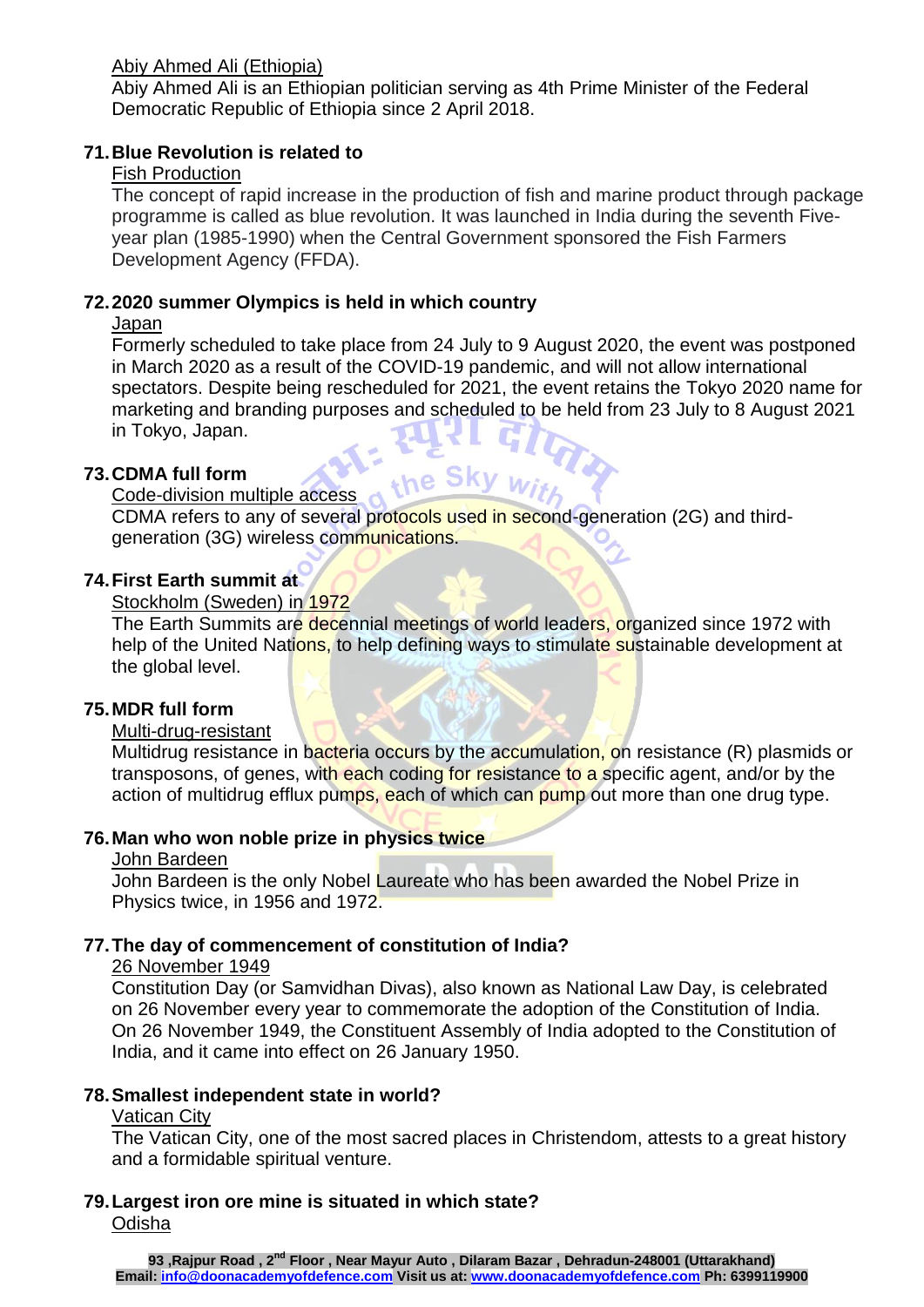In the financial year 2019, the eastern state of Odisha was the leading producer of iron ore in India. Iron ore is abundantly available in the districts of Mayurbhanj, Sundargarh, Keonjhar, and Jajpur. The state's rich mineral reserves have attracted many mining and metallurgical companies.

### **80.Author of book - legacy of inheritance?**

#### **81.Constitutional monarchy found in?**

Australia ; Begium ; Bhutan ; Cambodia ; Canada ; Denmark ; Japan ; Jordan ; Kuwait ; Luxemborg ; Malaysia ; Monaco ; Morocco ; Netherlands ; New Zealand ; Norway ; Spain ; Sweden ; Thailand ; UAE ; UK

### **82.First president of INC?**

Womesh Chunder Bonnerjee

Womesh Chunder Bonnerjee was an Indian barrister. He was the co-founder and first president of [Indian National Congress.](https://en.wikipedia.org/wiki/Indian_National_Congress)

### **83.Commander in Chief or Supreme Commander of Indian Armed Forces**

President of India

The [President of India](https://en.wikipedia.org/wiki/President_of_India) is the [Supreme Commander](https://en.wikipedia.org/wiki/Commander-in-Chief) of the Indian Armed Forces. The Indian Armed Forces are under the management of the [Ministry of Defence \(MoD\)](https://en.wikipedia.org/wiki/Ministry_of_Defence_(India)) of the [Government of India.](https://en.wikipedia.org/wiki/Government_of_India) With strength of over 1.4 million active personnel, it is the world's [second-largest military force](https://en.wikipedia.org/wiki/List_of_countries_by_number_of_military_and_paramilitary_personnel) and has the world's largest [volunteer](https://en.wikipedia.org/wiki/Volunteer_military) army.

#### **84.Coldest planet in solar system?**

#### Uranus

It is believed that Uranus exhibits an orbit with a tilt like no other planet. The tilt makes the planet spill out a lot of heat into the space thus retaining very little. Consequently it becomes colder than the other planets

### **85.Which island's ice sheet is melting 6 times faster than 1990's?**

#### **Greenland**

Greenland, Antarctica Melting Six Times Faster Than in the 1990s. Observations from 11 satellite missions monitoring the Greenland and Antarctic ice sheets have revealed that the regions are losing ice six times faster than they were in the 1990s

#### **86.Eastern most and Western most point situated in India**

**Eastern most : Chaukan Pass (Arunachal Pradesh) Western most : Sir Creek (Gujarat)** United U

#### **87.Maori tribe found in**

New Zealand

The Māori are the [indigenous](https://en.wikipedia.org/wiki/Indigenous_peoples_of_Oceania) [Polynesian people](https://en.wikipedia.org/wiki/Polynesians) of mainland [New Zealand.](https://en.wikipedia.org/wiki/New_Zealand) Māori originated with settlers from eastern [Polynesia,](https://en.wikipedia.org/wiki/Polynesia) who arrived in New Zealand

#### **88.Which animal is the symbol of WWF?**

#### Panda

The World Wide Fund for Nature (WWF) is an [international non-governmental](https://en.wikipedia.org/wiki/International_non-governmental_organization)  [organization](https://en.wikipedia.org/wiki/International_non-governmental_organization) founded in 1961 that works in the field of wilderness preservation and the reduction of [human impact on the environment.](https://en.wikipedia.org/wiki/Human_impact_on_the_environment) It was formerly named the World Wildlife Fund.

# **89.PIN in credit card mean?**

Personal Identification Number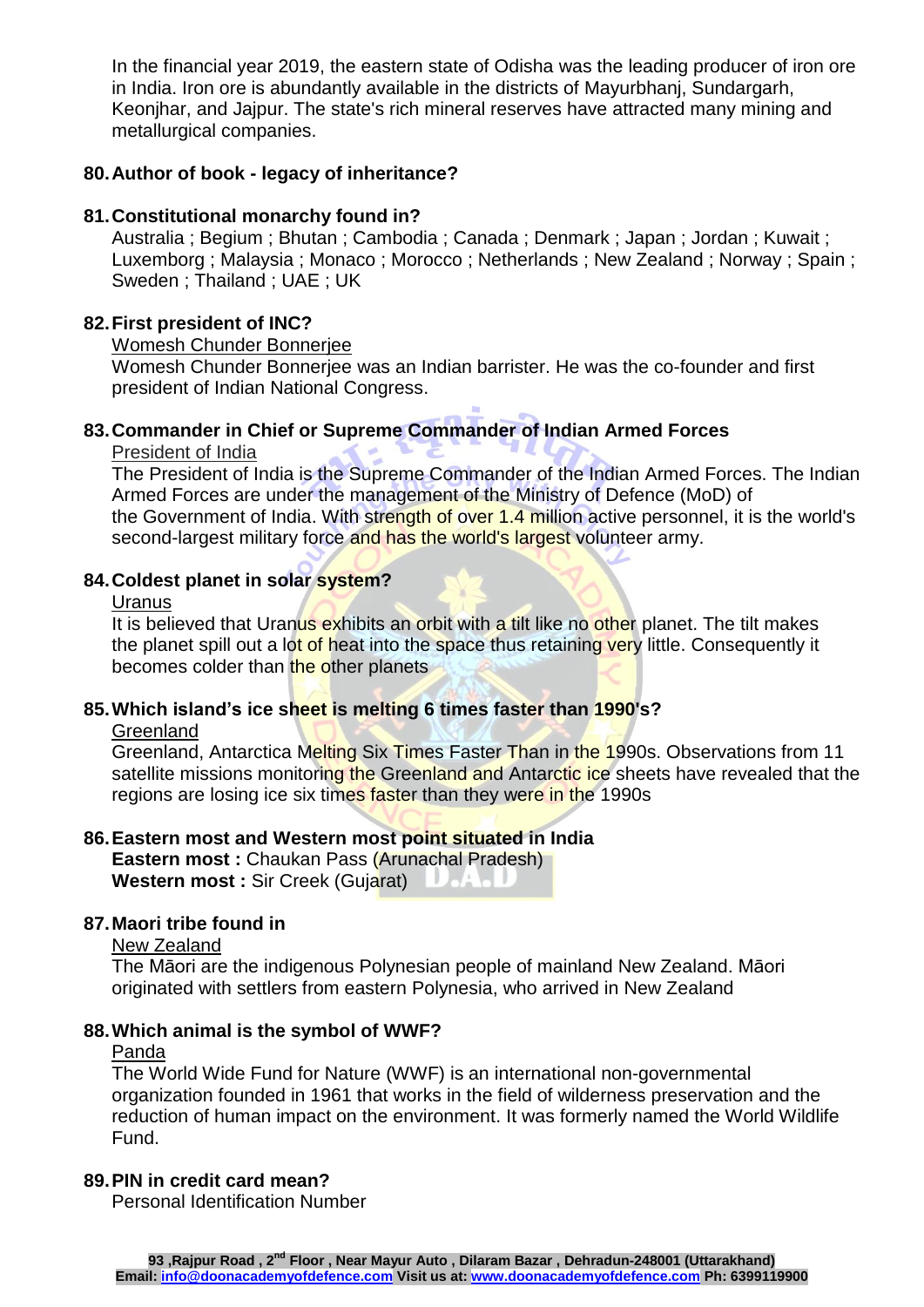# **90.1st Indian to receive Man Booker Prize?**

Arundhati Roy (She won the Booker Prize in 1997 for her first novel The God of Small Things)

# **91.Gas yojana comes under which yojna?**

### Pradhan Mantri Ujjwala Yojana

Pradhan Mantri Ujjwala Yojana is a scheme of the Ministry of Petroleum & Natural Gas for providing LPG connections to women from Below Poverty Line (BPL) households.

## **92.Recently navy launched which mission?**

### Samudra Setu

Operation Samudra Setu was launched in May 2020 as part of the national effort to repatriate Indian citizens from overseas during the [Covid-19](https://www.drishtiias.com/daily-updates/daily-news-editorials/comprehensive-action-plan-for-covid-19) pandemic. It was launched along with [Vande Bharat Mission](https://www.drishtiias.com/daily-updates/daily-news-analysis/vande-bharat-mission-one-of-top-civilian-evacuations) (VBM)

## **93.International Fire Fighter Day on?**

### 4 May

International Firefighters' Day (IFFD) is [observed](https://en.wikipedia.org/wiki/List_of_minor_secular_observances#May) on [May 4.](https://en.wikipedia.org/wiki/May_4) It was instituted after a proposal was [emailed](https://en.wikipedia.org/wiki/Email) out across the world on January 4, 1999 due to the deaths of five [firefighters](https://en.wikipedia.org/wiki/Firefighter) in tragic circumstances in a [bushfire in Australia.](https://en.wikipedia.org/wiki/Bushfires_in_Australia)

# **94.Folk dance of Assam?**

Bihu & Jhumar

# **95.Women who got noble prize in different field?**

Marie Curie (Physics and Chemistry)

# **96.'One life is no enough' book is written by?**

#### K. Natwar Singh

One Life Is Not Enough is an [autobiography](https://en.wikipedia.org/wiki/Autobiography) by [K. Natwar Singh,](https://en.wikipedia.org/wiki/K._Natwar_Singh) former Minister of External [Affairs](https://en.wikipedia.org/wiki/Minister_of_External_Affairs_(India)) and senior [Indian National Congress](https://en.wikipedia.org/wiki/Indian_National_Congress) politician.

## **97.Ellora cave painting was related with?**

## Buddha

Ellora is a UNESCO World Heritage Site located in the Aurangabad district of Maharashtra, India. It is one of the largest rock-cut Hindu temple cave complexes in the world, featuring Hinduism in particular and few Buddhist and Jain monuments with Artwork dating from the 600–1000 CE period

# **98.National emblem taken from?**

National emblem is the adaptation of Lion Capital of Ashoka at Sarnath.

## **99.Sattriya dance is of which state?**

#### Assam

Sattriya, or Sattriya Nritya, is a major Indian classical dance. It is a dance-drama performance art with origins in the Krishna-centered Vaishnavism monasteries of Assam, and attributed to the 15th century Bhakti movement scholar and saint Mahapurush Srimanta Sankardev.

# **100. On 12 January 2020 which hockey player died?**

#### Balbir Singh Kullar

He was also a member of the Indian team that won the Asian Games gold in 1966 (Bangkok) and the Olympic bronze in 1968 (Mexico). Balbir was also part of the gold medal winning Indian team in 1966 Bangkok Asian Games.